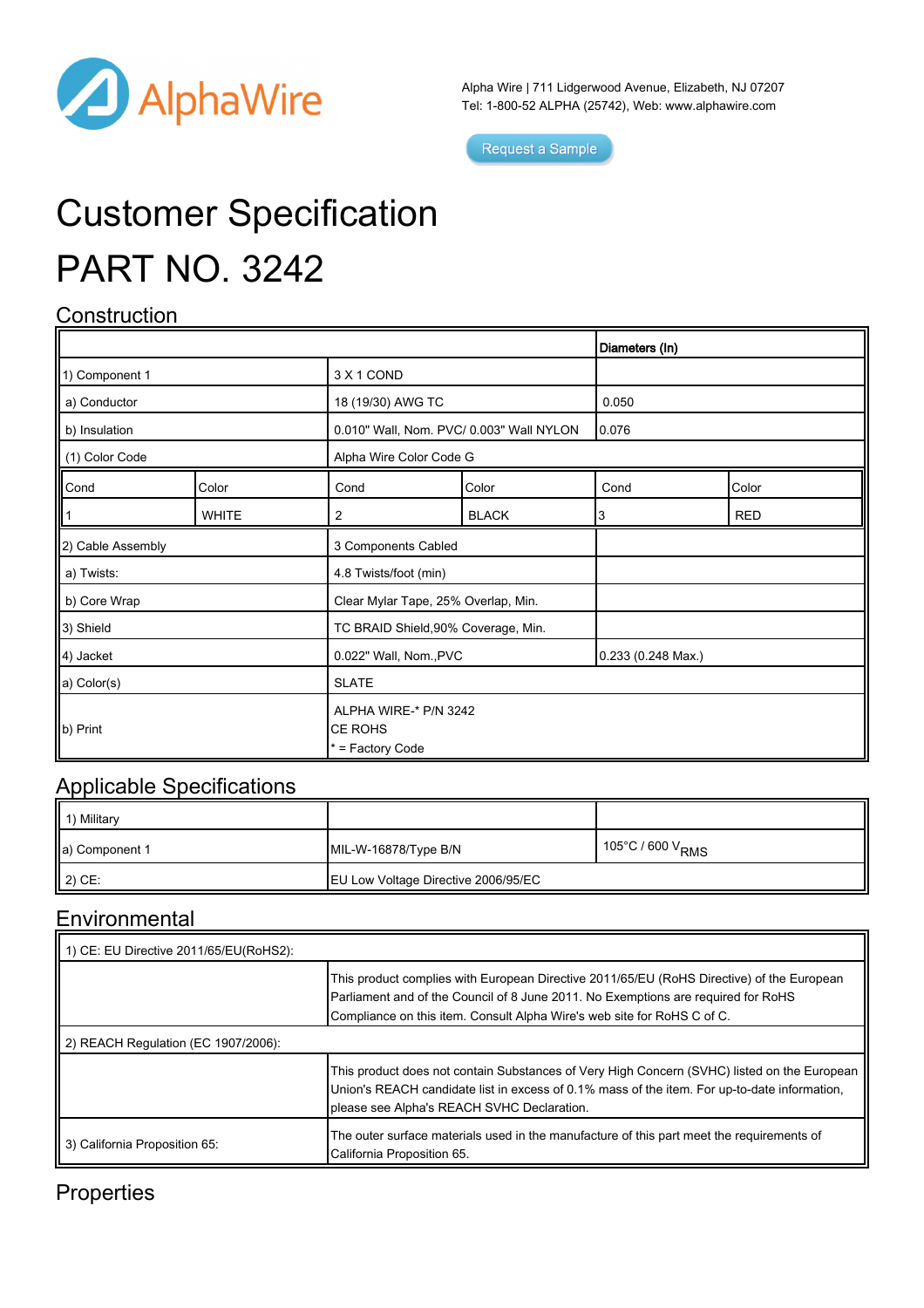| Physical & Mechanical Properties |                                                 |  |  |  |
|----------------------------------|-------------------------------------------------|--|--|--|
| 1) Temperature Range             | -55 to $105^{\circ}$ C                          |  |  |  |
| 2) Bend Radius                   | 10X Cable Diameter                              |  |  |  |
| 3) Pull Tension                  | 50 Lbs, Maximum                                 |  |  |  |
| <b>Electrical Properties</b>     | (For Engineering purposes only)                 |  |  |  |
| 1) Voltage Rating                | $600 V_{RMS}$                                   |  |  |  |
| 2) Capacitance                   | 55 pf/ft @1 kHz, Nominal Conductor to Conductor |  |  |  |
| 3) Ground Capacitance            | 99 pf/ft @1 kHz, Nominal                        |  |  |  |
| 4) Inductance                    | 0.17 µH/ft, Nominal                             |  |  |  |
| 5) Conductor DCR                 | 6 $\Omega$ /1000ft @20°C, Nominal               |  |  |  |
| 6) OA Shield DCR                 | 4 Ω/1000ft @20°C, Nominal                       |  |  |  |

#### **Other**

| Packaging  | Flange x Traverse x Barrel (inches)         |
|------------|---------------------------------------------|
| a) 1000 FT | 12 x 12 x 3.5 Continuous length             |
| b) 500 FT  | 12 x 4.5 x 3.5 Continuous length            |
| c) 100 FT  | $6.5 \times 4 \times 2.5$ Continuous length |
|            | [Spool dimensions may vary slightly]        |

[www.alphawire.com](http://www.alphawire.com)

Alpha Wire | 711 Lidgerwood Avenue, Elizabeth, NJ 07207 Tel: 1-800-52 ALPHA (25742)

Although Alpha Wire ("Alpha") makes every reasonable effort to ensure their accuracy at the time of publication, information and specifications described herein are subject to errors or omissions and to changes without notice, and the listing of such information and specifications does not ensure product availability.

Alpha provides the information and specifications herein on an "AS IS" basis, with no representations or warranties, whether express, statutory or implied. In no event will Alpha be liable for any damages (including consequential, indirect, incidental, special, punitive, or exemplary) whatsoever, even if Alpha had been advised of the possibility of such damages, whether in an action under contract, negligence or any other theory, arising out of or in connection with the use, or inability to use, the information or specifications described herein.

#### ALPHA WIRE - CONFIDENTIAL AND PROPRIETARY

Notice to persons receiving this document and/or technical information. This document is confidential and is the exclusive property of ALPHA WIRE, and is merely on loan and subject to recall by ALPHA WIRE at any time. By taking possession of this document, the recipient acknowledges and agrees that this document cannot be used in any manner adverse to the interests of ALPHA WIRE, and that no portion of this document may be copied or otherwise reproduced without the prior written consent of ALPHA WIRE. In the case of conflicting contractual provisions, this notice shall govern the status of this document. ©2013 ALPHA WIRE - all rights reserved.